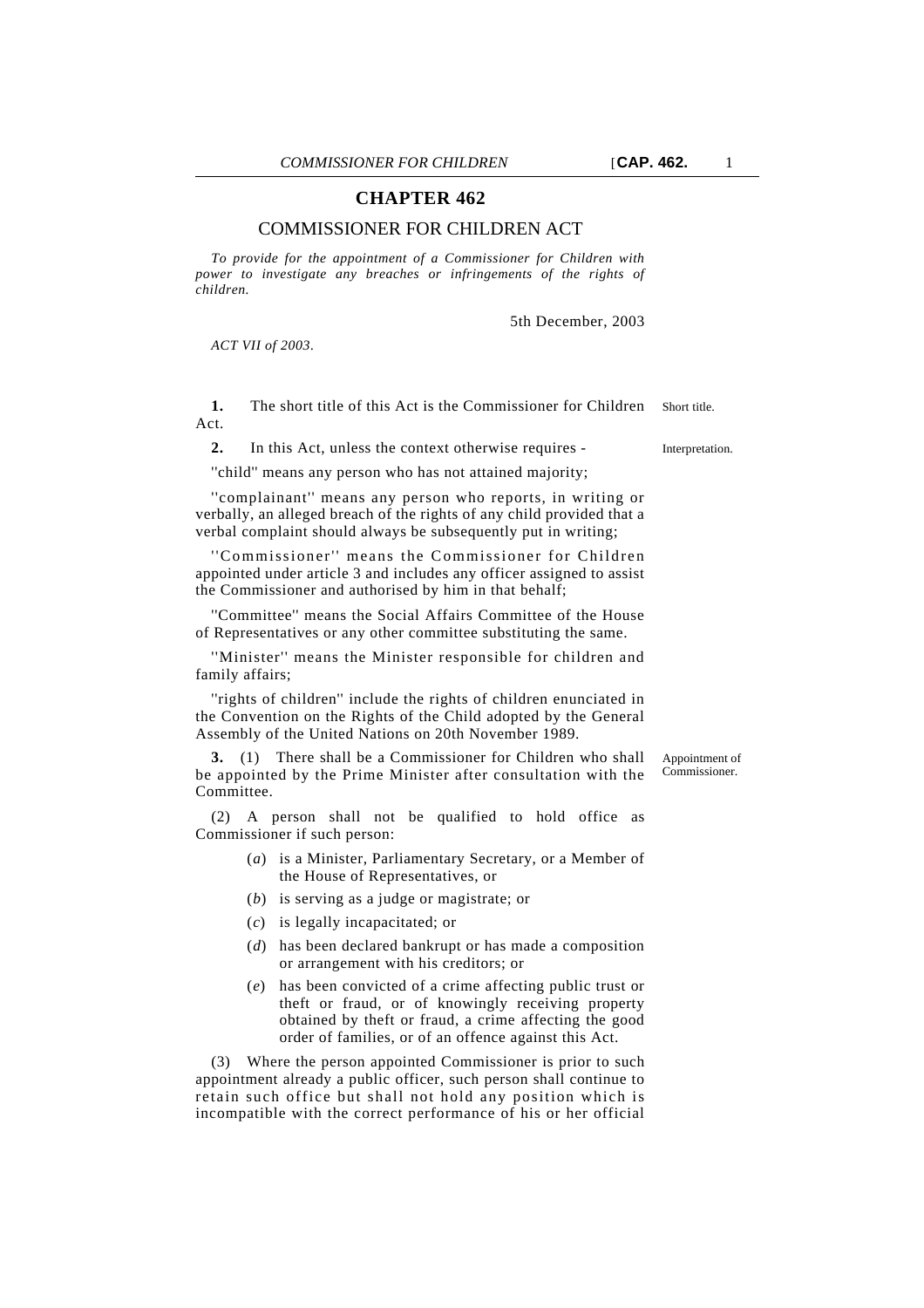duties as Commissioner for Children or with the impartiality and independence expected from this office or with public confidence therein.

**4.** In the exercise of the functions established under this Act, the Commissioner shall act independently and shall not be subject

**5.** Any document purporting to be an instrument made or issued and signed by the Commissioner shall be received in

to the direction or control of any other person or authority.

Independence of functions.

Representation of the Commissioner.

> evidence and shall, until the contrary is proved, be deemed to be an instrument made or issued by the Commissioner.

Tenure of office. **6.** (1) Subject to the provisions of subarticle (2), the Commissioner shall hold office for a term of three years and shall be eligible for reappointment on the expiration of such term of office.

> (2) Unless the office sooner becomes vacant, a person appointed as Commissioner shall hold office until a successor is appointed.

> (3) The Commissioner may at any time resign from office by writing addressed to the Minister.

**7.** A Commissioner may at any time be removed or suspended from office by the Prime Minister after consultation with the Committee on the grounds of proved inability to perform the functions of the office of Commissioner (whether arising from infirmity of body or mind or any other cause) or proved misbehaviour:

Provided that if the Committee is not constituted or if Parliament is not in session, the Commissioner may be suspended from office by the Prime Minister, acting in accordance with his own discretion, for inability to perform the functions of the office or misbehaviour proved to the satisfaction of the Prime Minister, but any such suspension shall not continue in force beyond two months after the Committee is constituted and Parliament is in session.

**8.** (1) The Prime Minister may, at any time during the illness or absence of the Commissioner or for any other temporary purpose where the Commissioner considers it necessary to do so, appoint a person to act in the office of Commissioner in accordance with this article, until the resumption of office of the Commissioner.

(2) A person shall not be qualified to be appointed under this article if such person is disqualified to be appointed to the Office of Commissioner under article 3(2):

Provided that a person appointed under this article may exercise any activity for profit or reward which is not in any way incompatible with the provisions of article 3(2).

Functions of the Commissioner.

- **9.** The Commissioner shall have the following functions:
	- (*a*) to promote and advocate for the rights and interests of children;

Removal or suspension from office.

Temporary appointment of Commissioner for Children.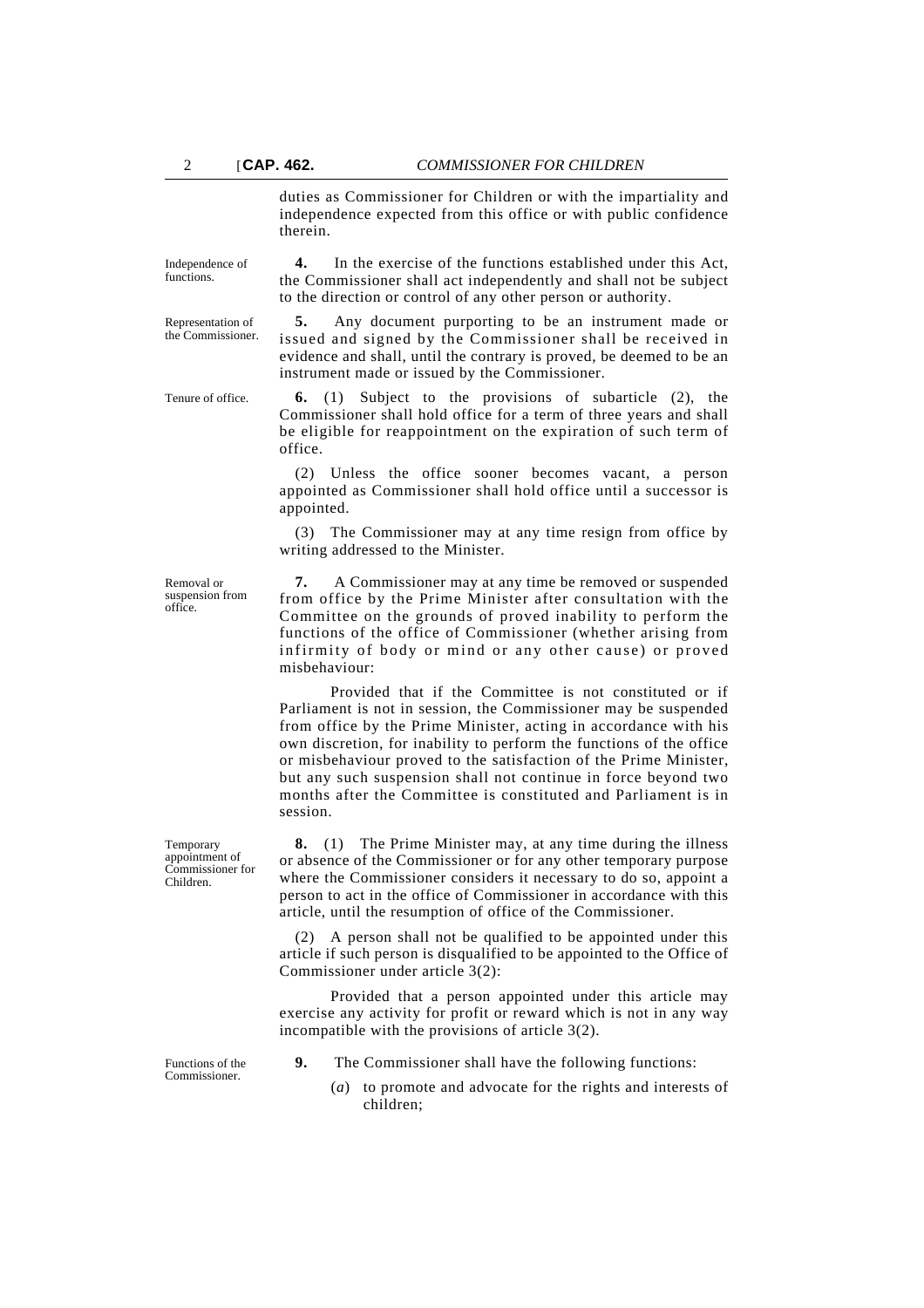- (*b*) to ensure that children are being given the opportunity to express their opinions and that these are in fact considered;
- (*c*) to promote the protection of family unity;
- (*d*) to advocate for adequate support to parents for the upbringing of their children;
- (*e*) to foster the development of alternative care to children who need such care with special reference to fostering and adoption;
- (*f*) to seek to ensure that the rights and interests of children are properly taken into account by government departments, local authorities, other public bodies and voluntary and public organisations when decisions on policies affecting children are taken;
- (*g*) to promote the protection of children from physical or mental harm and neglect, including sexual abuse or exploitation;
- (*h*) to promote the highest standards of health and social services for women during pregnancy and to promote special care and protection, including adequate legal protection, for children both before and after birth;
- (*i*) to promote the highest standards of health, and education and social services for children;
- (*j*) to promote the highest standards of leisure, play and recreational facilities for children;
- (*k*) to ensure that all possible measures are taken by the relevant authorities to prevent and remedy poverty and social exclusion among children;
- (*l*) to promote compliance with the United Nations Convention on the Rights of the Child as ratified by Malta and with such other international treaties, conventions or agreements relating to children as are or may be ratified or otherwise acceded to by Malta.

**10.** The Commissioner shall be guided by the following Guiding principles. general principles:

- (*a*) that the best interests of children and the family are paramount;
- (*b*) that all children are to be treated with dignity, respect and fairness;
- (*c*) disabled children and children with disadvantaged family or social circumstances should enjoy the same quality of life like all other children;
- (*d*) that children and their families are to be provided with opportunities to participate in decisions that affect them and in defining, planning and evaluating services to children; and
- (*e*) that government, families and communities share the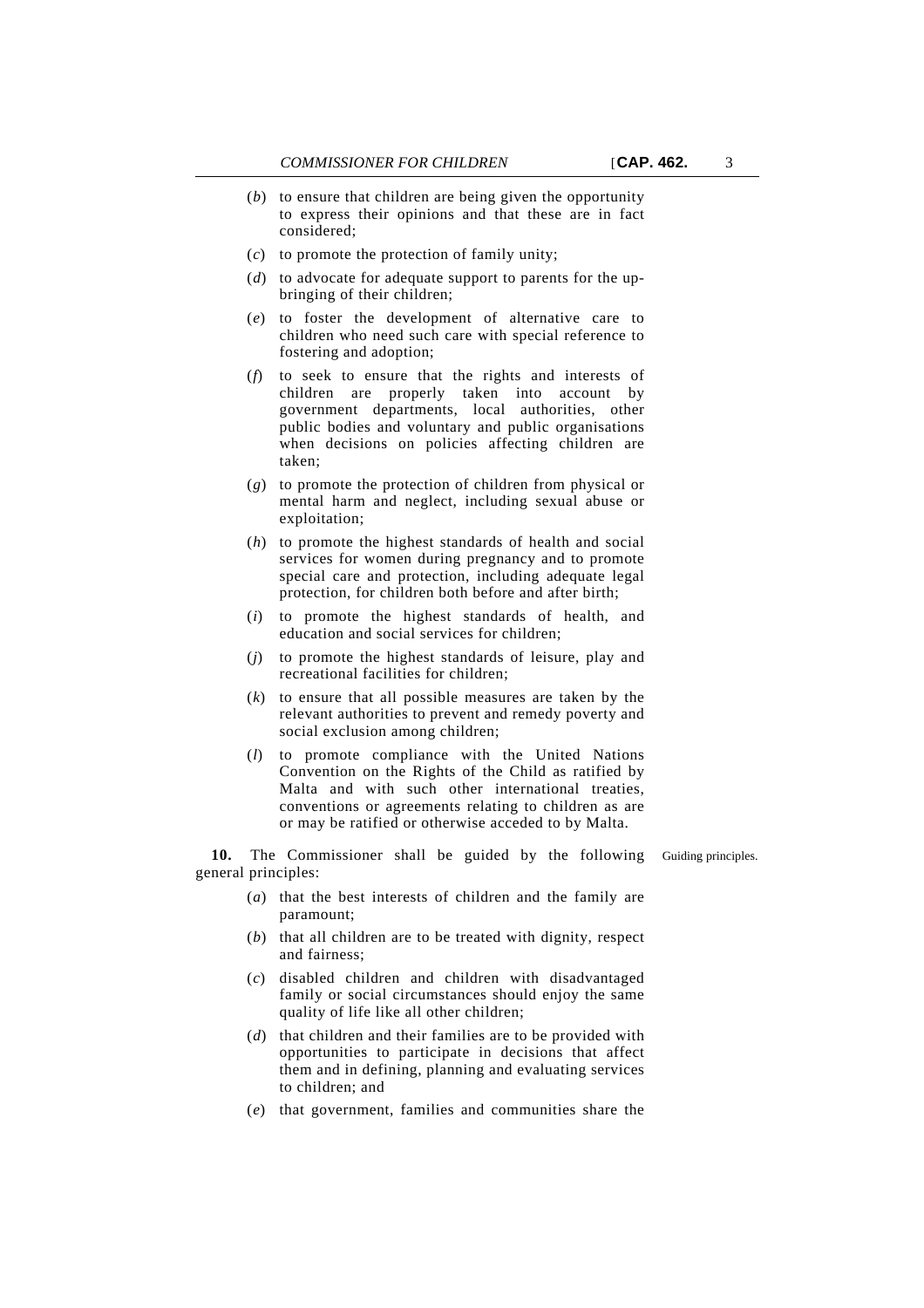responsibility for the promotion of the development and well-being of children.

Promoting the best interests of children.

**11.** In order to promote the welfare of children and to monitor the conditions under which children develop, the Commissioner shall:

- (*a*) provide public education and information designed to promote an understanding of the rights of children;
- (*b*) initiate measures for asserting the rights and promote the interests of children;
- (*c*) collect information and investigate any alleged breaches of the rights of children including the death of any child if the Commissioner considers such an investigation to be necessary;
- (*d*) set standards to be applied by ministries, departments or agencies of the Government to help ensure that their internal review processes are responsive to complaints about decisions concerning the provision of designated services to children;
- (*e*) monitor whether ministries, government departments and agencies referred to in paragraph (*d*) are meeting the standards set under that paragraph;
- (*f*) collect data about, conduct or encourage research into, matters relevant to services for children;
- (*g*) ensure that such services in relation to children are
	- (i) accessible,
	- (ii) community-based,
	- (iii) co-ordinated and integrated,
	- (iv) inclusive of gender, culture and language, and
	- (v) responsive to individual needs;
- (*h*) provide public education and information designed to promote an understanding of, and to invite public comment on, the work of the Commissioner;
- (*i*) monitor and assess the policies and practices of social welfare services affecting children;
- (*j*) ensure that legislation relating to the protection of children's interests is observed;
- (*k*) act as a spokesperson for the rights, needs and interests of children and put forward proposals for measures which can solve or prevent conflicts between children and society;
- (*l*) advise the Government and propose to the Government such measures as may be required in order for the rights and interests of children to be provided for.

**12.** (1) There shall be a Council for Children appointed by the Minister to assist the Commissioner, composed of the Commissioner who shall be the chairperson and six other members as follows:

Council for Children.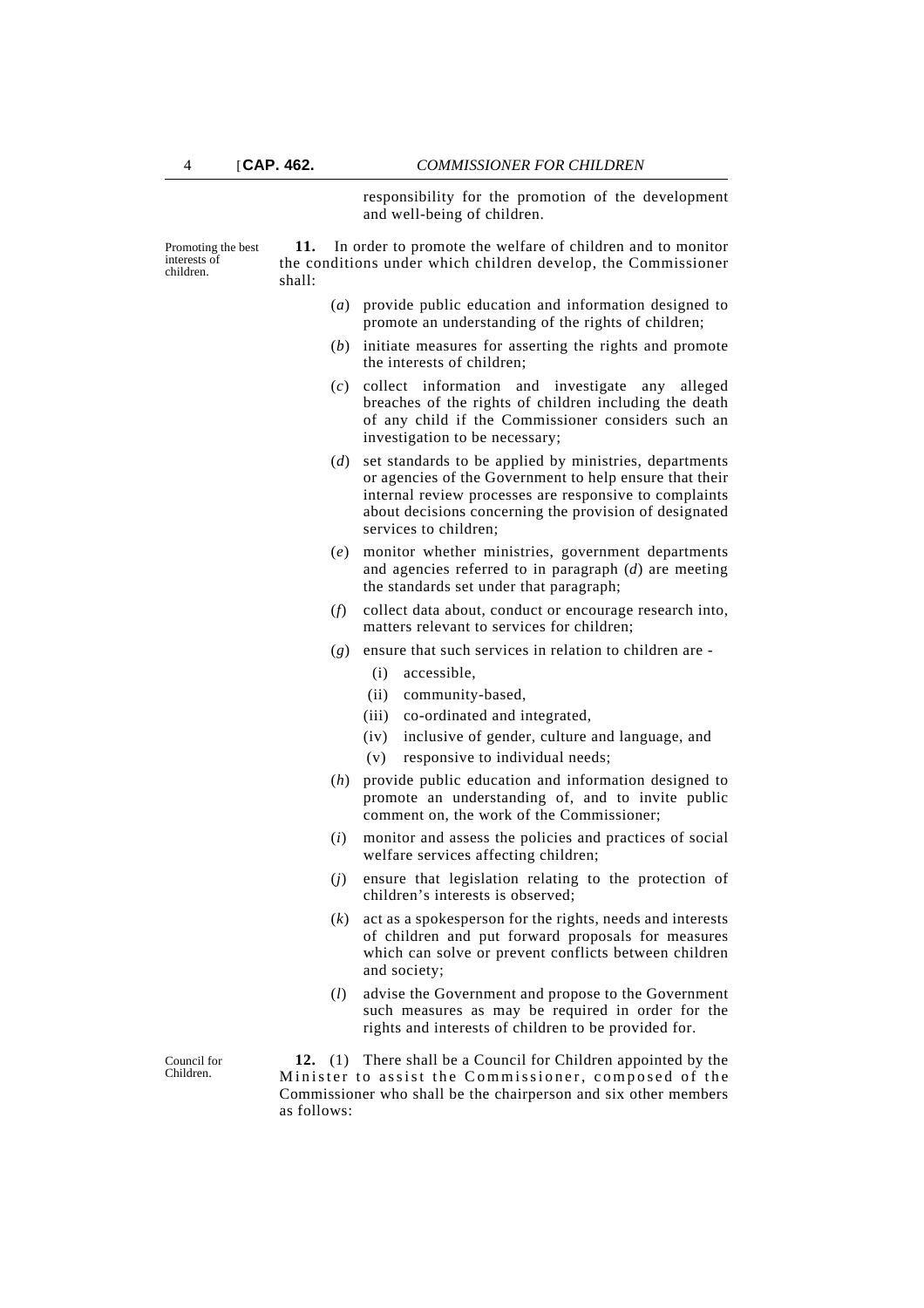- (*a*) one person appointed by the Minister;
- (*b*) one person appointed by the Minister responsible for Health;
- (*c*) one person appointed by the Minister responsible for Education;
- (*d*) one person appointed by the Minister responsible for Home Affairs;
- (*e*) one person appointed by the Minister responsible for Justice; and
- (*f*) the Chairperson of the Committee.

(2) The Council shall have the right to co-opt up to seven other persons who, in the opinion of the Council, best represent children and the rights of children. These persons shall, as far as possible, be children and people involved in the promotion of children's rights.

The Council shall not act unless the chairperson and two other members are present.

(4) The Council shall meet at least once every three months and shall be convened by the chairperson. The chairperson shall also convene a meeting of the Council when requested to do so by at least two members thereof.

(5) The Council shall, subject to the foregoing provisions regulate its own procedures.

- (6) The functions of the Council shall be:
	- (*a*) to monitor compliance with the United Nations Convention on the Rights of the Child as ratified by Malta and with all such other international treaties, conventions or agreements relating to children as are or may be ratified or otherwise acceded to by Malta;
	- (*b*) generally to advise and assist the Commissioner in the performance of the functions of the Commissioner as listed in this Act;
	- (*c*) to advise and assist the Commissioner in the promotion of the welfare of children as specified in article 11.

**13.** The Commissioner, the Council members and every Confidentiality. member of the staff of the Commissioner's office shall maintain secrecy in respect of all personal matters that come to their knowledge in the exercise of their powers and the carrying out of their duties and functions under this Act, and shall not divulge any matter coming to their knowledge as aforesaid except for the purpose of an investigation, or prosecutions for an offence against this Act or any other offence against the person of a child.

**14.** (1) Saving what is provided in subarticle (2), the Investigations. Commissioner may carry out an investigation for any purpose connected with the execution of the Commissioner's duties either on a written complaint made to the Commissioner by any person or on the Commissioner's own motion.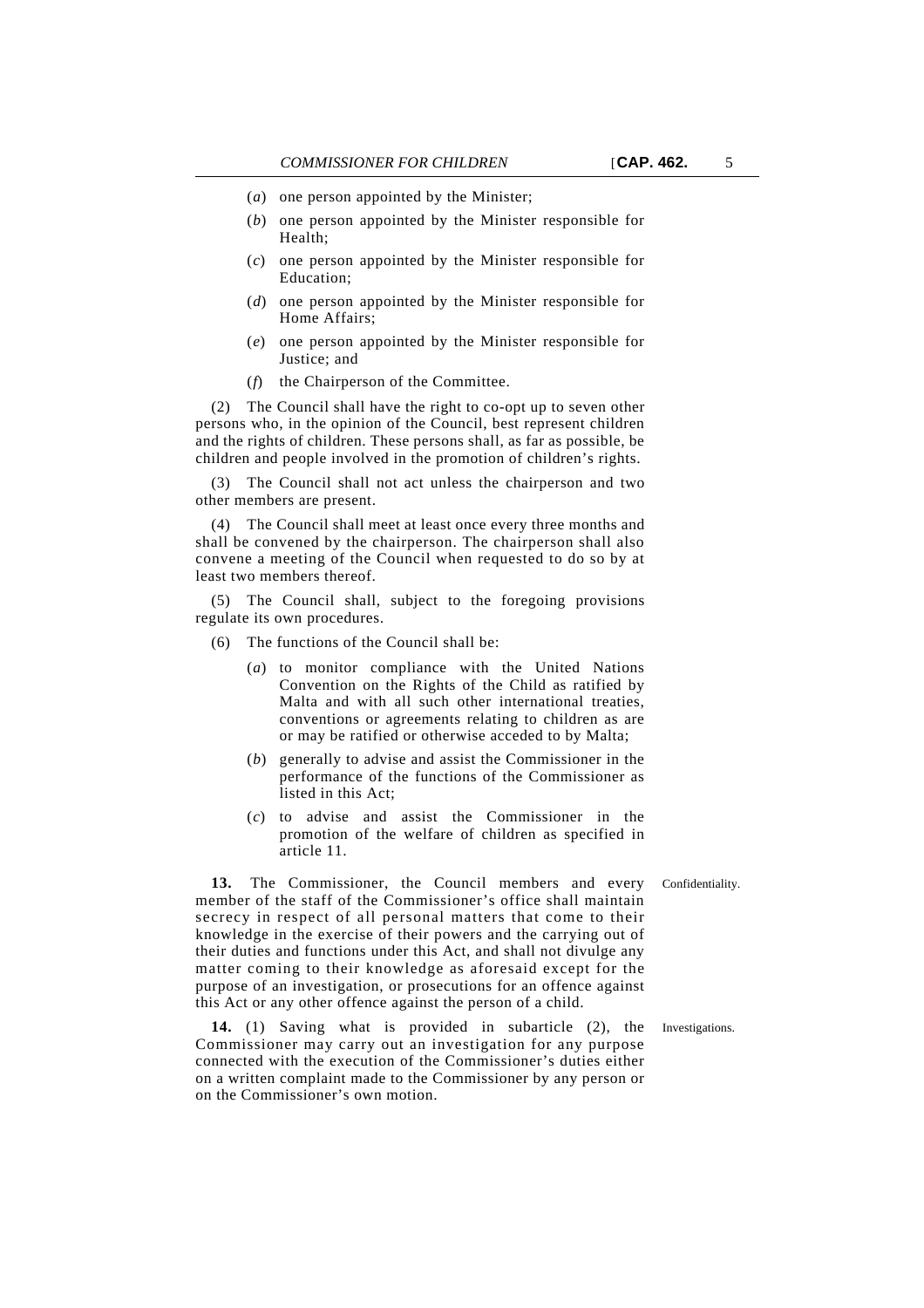(2) The Commissioner shall not carry out investigations concerning specific, individual conflicts between a child and its parents or guardians, or between the parents or guardians including matters concerning the exercise of parental responsibility and any other matter that falls within the competence of any court or tribunal established by law and in any such case the Commissioner shall submit to the complainant, the reason for the refusal.

(3) A rejection by the Commissioner to carry out an investigation shall be final.

(4) Upon rendering a decision to investigate a complaint, the Commissioner shall notify the complainant of the decision to investigate and shall notify any department, agency or entity involved of the intention to investigate.

(5) The Commissioner may advise a complainant to pursue all administrative or judicial remedies or channels of complaint open to the complainant before or in lieu of pursuing a complaint with the Commissioner.

(6) If the Commissioner finds in the course of an investigation that an individual's action is or may be in violation of any law of a penal nature, the Commissioner shall immediately report that fact to the Attorney General.

(7) The Commissioner shall prepare and publish a report of the findings in any formal investigation and shall include in it such recommendations as appear to be necessary or expedient.

Access to information.

**15.** (1) For the purpose of an investigation the Commissioner may require any person who possesses documents or information relevant to the investigation to:

- (*a*) produce such documents; and, or
- (*b*) furnish the information in writing; and, or
- (*c*) attend at a specified time and place and give oral information on oath.

(2) The Commissioner shall have the power to summon witnesses and to administer an oath to any person concerned in the investigation and require them to give the relevant information.

(3) Notwithstanding the provisions of the preceding two subarticles, no person shall be compelled to give information or produce documents which such person could not be compelled to give or produce in civil or criminal proceedings before a Court.

Recommendations. **16.** (1) The Commissioner may make recommendations for action to be taken by other persons or body as may be necessary or expedient and may publish such recommendations, if the Commissioner deems fit, without revealing the identity of the person to whom the report refers.

> (2) In those cases where the Commissioner decides to make recommendations, a report shall be drawn up by the Commissioner explaining the reasons for the recommendations and the Commissioner shall send a copy of such report to any person or body to whom the recommendations are directed.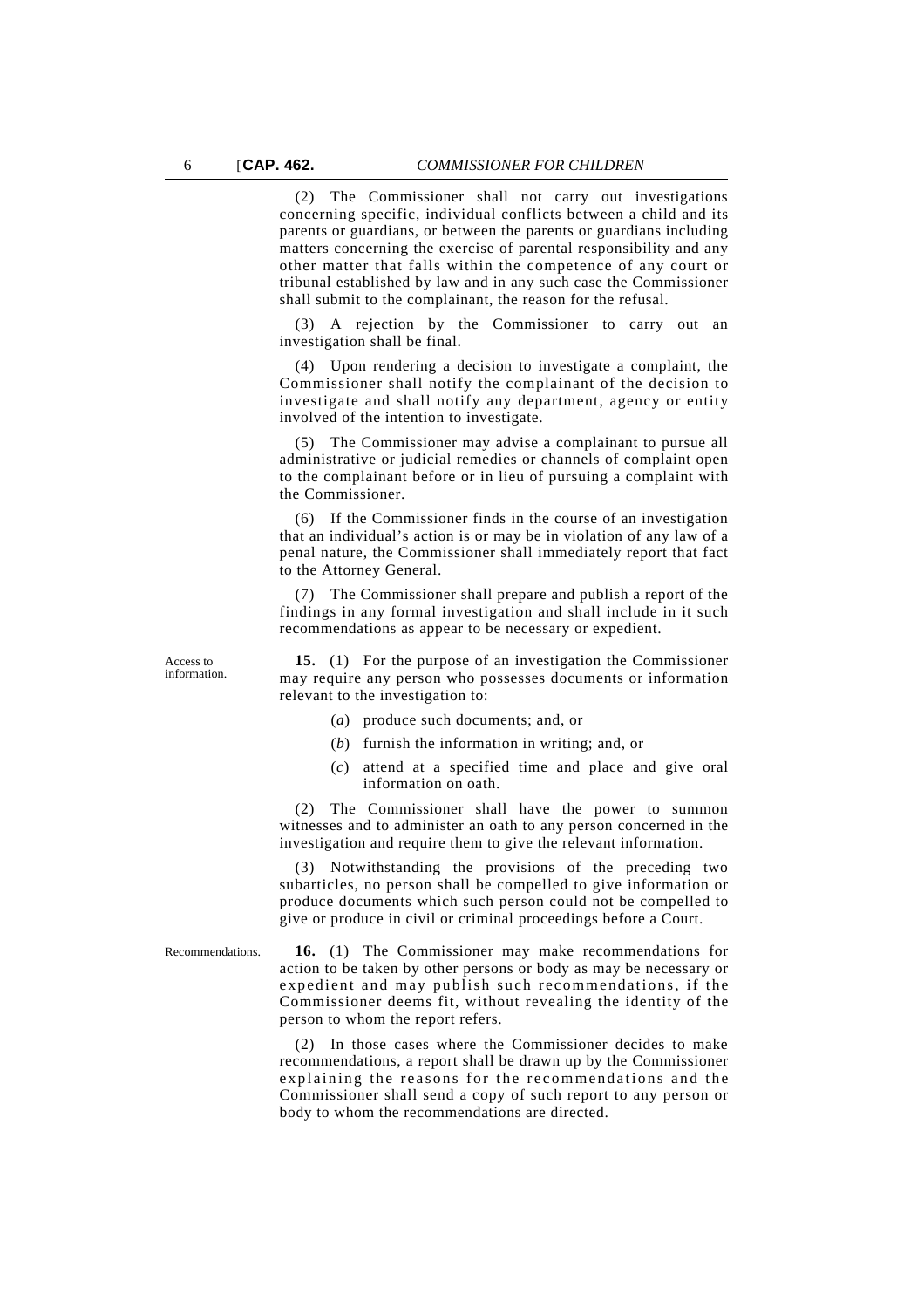**17.** (1) If it appears to the Commissioner that a particular person or body is not complying with the provisions of the United Nations Convention on the Rights of the Child as ratified by Malta, then the Commissioner may make recommendations in the form of a compliance notice, which shall state the Commissioner's opinion as to the way in which the provisions of the Convention are not being complied with and what action should be taken to comply.

(2) Any person or body receiving a recommendation in accordance with the preceding sub-article, shall consider the recommendation and notify the Commissioner within such time as the Commissioner may stipulate in the compliance notice, of the action which has been taken or it is intended to take in response to the recommendation.

(3) Where any person or body to whom a recommendation is directed intends not to comply with it, they shall furnish the Commissioner with reasons for not doing so, and the Commissioner may, if deemed fit, publish these reasons.

(4) The Commissioner may require a person or body to whom a recommendation has been directed to furnish such information as may be reasonably required to verify whether the recommendation has been complied with or not.

(5) The Commissioner shall establish and maintain a Register of Compliance Notices and the register may be inspected by any person.

**18.** (1) Whenever it appears necessary or expedient, the Commissioner may carry out or cause to be carried out a Child Impact Statement relating to any decision or proposal on policy which affects children.

(2) Any Child Impact Statement shall set out the probable impact on children of the decision or proposal on policy.

(3) The Commissioner may publish the Child Impact Statement

**19.** (1) The Commissioner shall, not later than six weeks after Annual report. the end of each calendar year make and transmit to the Minister, an annual report which shall include:

- (*a*) a report of the Commissioner's activities during the year;
- (*b*) a general description of the circumstances of children in Malta and a survey of the developments which have affected them;
- (*c*) any recommendations regarding the need for legislation or change in rules or policies; and
- (*d*) any responses made to the Commissioner in accordance with this Act.

(2) The Minister shall, at the earliest opportunity and not later than eight weeks after he has received a copy of every such report, or if at any time during that period the House of Representatives is not in session, within eight weeks from the beginning of the next following session cause a copy of every such report to be laid on

Child Impact Statement.

Compliance with the UN Convention on the Rights of the Child.